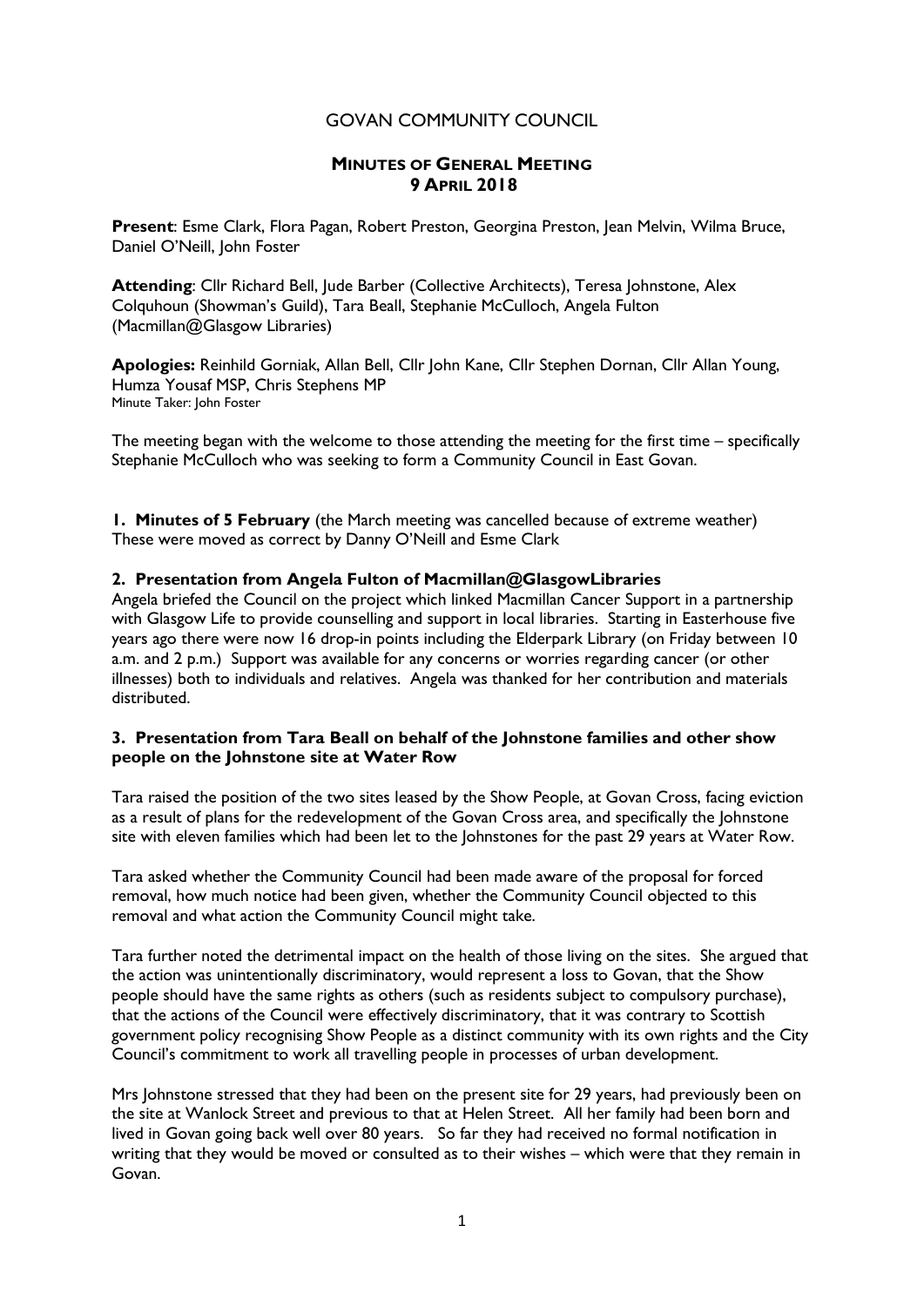It was noted in discussion that the City Council was aware of the issues and would seek to uphold its agreed policy of working supportively and constructively with all travelling people. It was also noted that one option for re-development was in fact to retain these sites.

It was proposed and AGREED that an officer from the Council's legal department attend the May meeting to clarify issues.

It was also AGREED that the Community Council come back to the issue at its May meeting and that it do so in the spirit of support for the Show People and their presence in Govan.

## 4. Presentation from Jude Barber of Collective Architecture

Jude Barber presented scoping plans for the redevelopment of the area from the Old Govan Parish Church through to St Mary's. She left physical copies with the Community Council so that it could further assess at a future meeting and stressed that the process of community consultation was continuing and that planning was so far at a preliminary stage. Their concern as architects was to retain and enhance the historic centre – in terms of the visibility of the landmark buildings, access to the waterfront and views across the Clyde – as well as providing, as required by the funding, 100 affordable houses on the site.

Cllr Bell stressed the importance of full participation in the process to ensure that the development matched the needs of the community and its historic setting. Concern had previously been expressed at the height of some of the proposed buildings and at whether the current open view across the Clyde could be retained.

Jude was thanked for the presentation and it was AGREED to return to the issue at the next meeting.

#### 5. Matters arising from the minutes of 5 February

#### a) MoD orders for the Clyde yards

A response had been received from DE&S Policy Secretariat (Ships) at the MoD dated 22 March to our letter of 18 February questioning the decision to put the contract for Type 31e frigates out to tender to yards in Britain and that for the MARS naval supply ships to international tender. The letter claimed that there had never been any assurances from the MoD when the Type 26 order was cut from 13 to 8 ships that work in the yards would be maintained by an order for Type 31 frigates. The MoD justified its decision in terms of competition increasing efficiency and thereby enhancing ability to secure export orders for the industry as a whole – and the claim that the Type 26 order would maintain work in the yards to 2035.

It was AGREED to send copies of the letter for comment to Chris Stephens and to the yard Conveners and to proceed on the basis of their responses.

## b) Rights of Asylum Seekers

Chris Stephens had been spoken to earlier in the day and his staff were currently working on the wording of the petition calling for the right to work. The case for this right would be carried in the April Govan Letter. Liaison was continuing on individual cases.

It was reported that planning permission had been granted for the night shelter for homeless refugees in Fairlie Street. It was AGREED that the Community Council commit itself to ensuring local support for the initiative and give whatever additional support it could.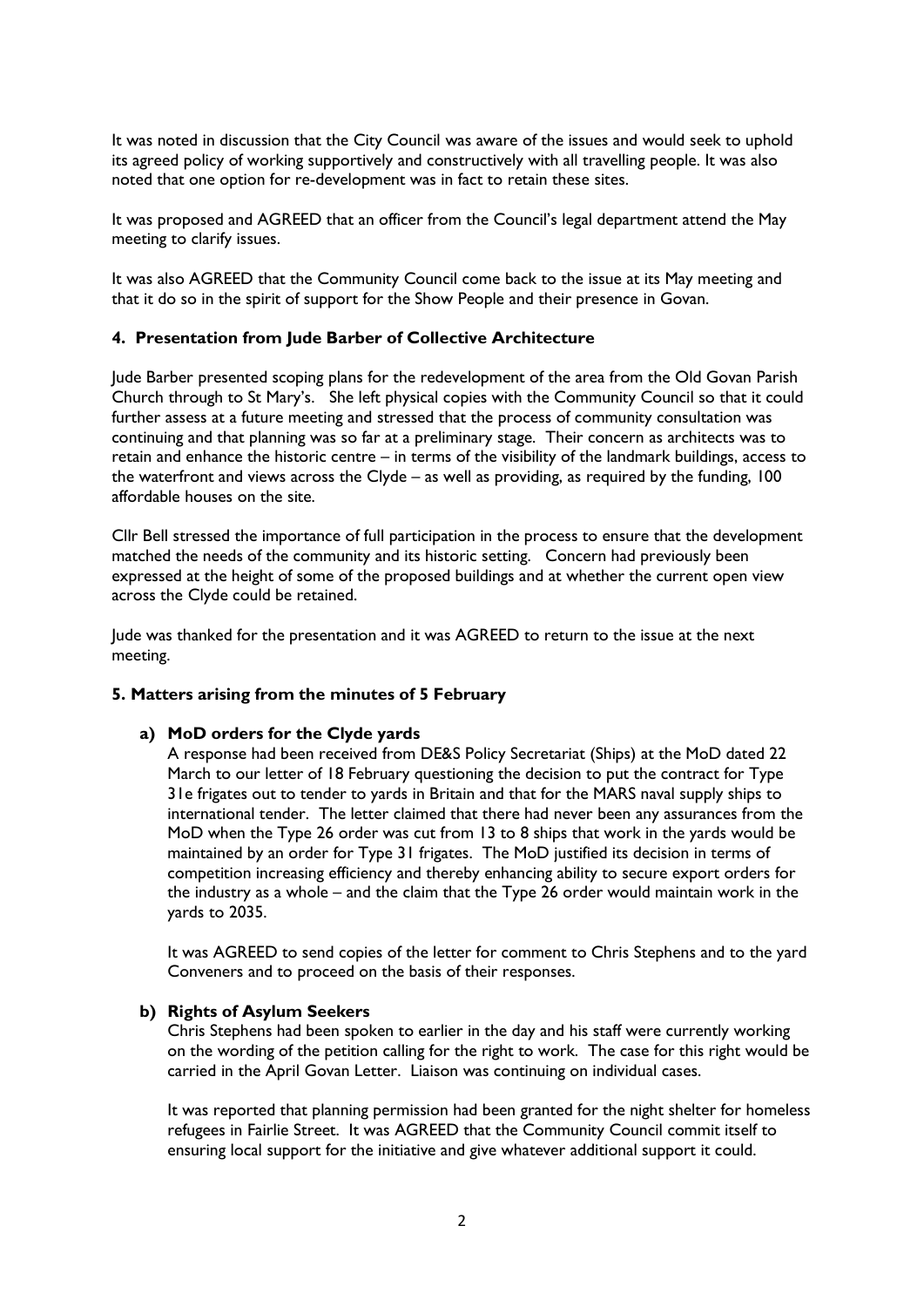### c) Queen Elizabeth Hospital

It was noted that recently released statistics revealed that the number of A&E presentations being seen within four hours had dropped in the first week of January to 63 per cent – the worst figure ever – and that planned operations had been cancelled.

### d) City Bus Transport

In light of the hikes in bus fares over the new year it was AGREED to write to our MSP Humza Yousaf reminding him of the urgency of proceeding with legislation that would permit local authorities to secure regional bus transport franchises on the Lothian model.

### e) Initiative on dog fouling

We should return to this issue at the next meeting

## f) East Govan CC

It was noted that the initiative so far had failed to gain more than 10 signatures but that Stephanie McCulloch's intervention might enable a full 20 signatures to be gathered.

## g) Shopping trolleys

No further information

## h) Mary Barbour statue

All those involved were congratulated on the completion of the initiative and the success of the unveiling. It would be featured in the April Govan Letter.

#### i) Graving Dock proposals

It was noted that the SEPA objection, on the grounds of flooding, to the New City Vision proposal was likely to prevent any redevelopment for housing. The proposal from Ferguson Marine was proceeding.

#### j) Lyceum Building

Glasgow City Council was now supporting a purchase by Govan HA.

#### k) Shaw Street-Langlands Road circuit: traffic hazard

A response had been received and would be read at the next meeting. It was reported that speeding and two way traffic was continuing to created potential for serious accidents.

#### l) Coming Home Team

Representatives would now attend our May meeting. Members were asked to bring items of food with them.

## 6. COMMUNITY COUNCIL ORGANISATION

#### a) Changing signatures on the bank account with the Royal Bank of Scotland Work was continuing.

## b) Community Council By-elections: nominations to close on 4 May

Notices for public posting were distributed as were nomination papers. The Secretary would write to Democratic Services asking that the unsuccessful previous candidates be sent nomination forms in the post. The election should also be featured in the Govan Letter.

#### c) April Govan Letter

It was agreed to proceed with publication as soon as possible in April. A preliminary draft was tabled.